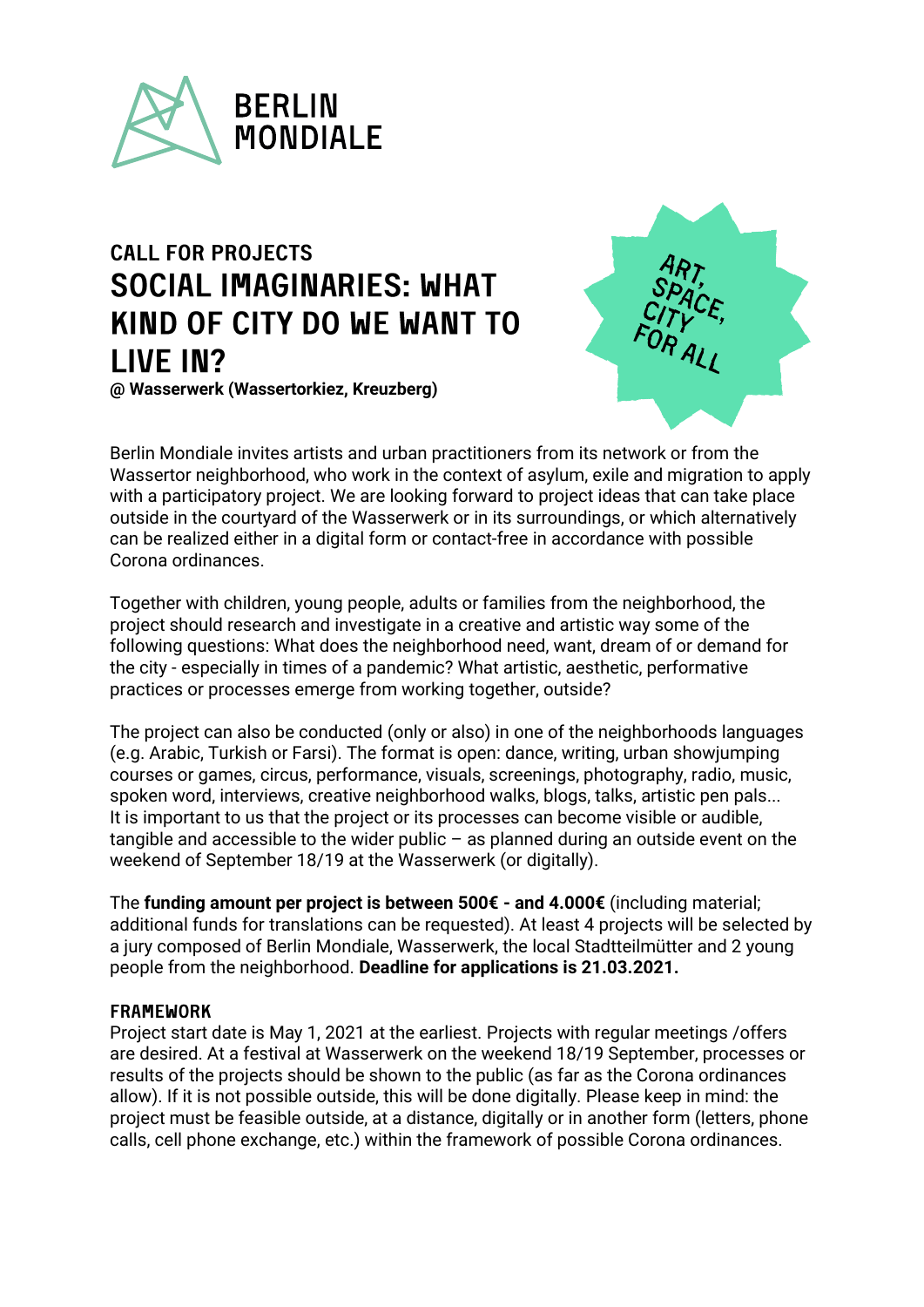

### **RESOURCES OF THE WASSERWERK AND BERLIN MONDIALE**

For the artistic work outside, the courtyard of the Wasserwerk and probably parts of the Wassertorstraße, when it is closed for cars on "play street" days, can be used. Also the Kastanienplatz should be accessible for some projects (tbc). In addition to financial support, the Berlin Mondiale offers the opportunity to become part of a community network with artists, institutions and collectives in the field of art and urban practice. Through Mondiale's "hubs" in different parts of Berlin, art can be mediated to the neighborhood; its network events generate knowledge transfer, exchange, and contact with experts in urban practice and artists.

### WHO CAN APPLY?

A) Berlin-based artistic actors of the Mondiale network (individuals or groups) who can be active in the city during the project period (May 1 at the earliest - December 31, 2021 at the latest).

B) Artists or practitioners of cultural education or urban practice (individuals or groups) who live or already work in the Wassertorkiez.

Projects that cooperate with an initiative, organization or association in the Wassertorkiez active in the field of neighborhood, education, dialog or similar, and/or already have experience in/contacts with the neighborhood will be given preference.

→ non-artistic organizations, initiatives or associations in the Wassertorkiez cannot apply by themselves. If you are looking for contact to artists, in some cases it might be possible to bring you together with actors from the Mondiale network. Please send us an email to: [urbanepraxis@berlin-mondiale.de](mailto:urbanepraxis@berlin-mondiale.de)

The "Wassertorkiez" includes this [area.](http://quartiersmanagement-wassertorplatz.de/02%20Aktuelles/05%20Kiezgeschehen/20200812%20Kiezkarte/Kiezkarte_final_Juli20.pdf?download)

#### **MORE INFORMATION:**

An information event of Berlin Mondiale about this Open Call will take place on Fri. 5 March from 14-16h on Zoom. You can raise all of your questions there. We ask you to register for this event by March 3 at *urbanepraxis@berlin-mondiale.de*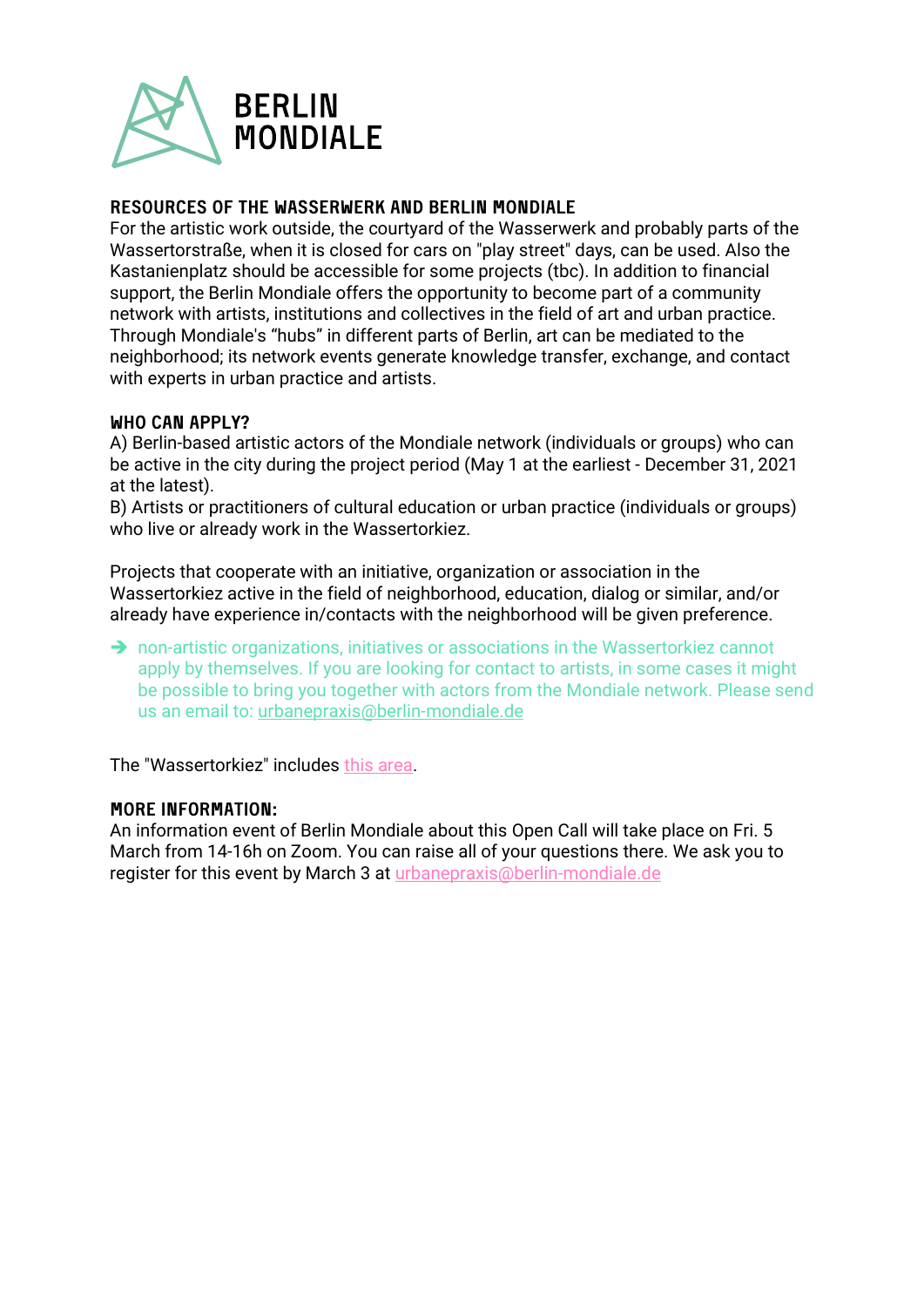

# **APPLICATION MATERIALS**

To submit a project idea we ask for:

1. return of the contact form (contact applicant etc.)

2. answer the questions (see below) in one document, font size 11, max. 3 pages (PDF).

3. please also submit a budget (PDF).

4. please send artistic CVs or portfolios via online link or as a PDF with a maximum of 3 MB.

5. if necessary, a short statement on the intention to cooperate with an initiative, organization or association from the Wassertorkiez can be attached (PDF).

Please send all documents exclusively by email to: [urbanepraxis@berlin-mondiale.de.](mailto:urbanepraxis@berlin-mondiale.de) Additional material sent by mail cannot be considered and will not be returned. Applications can be sent in German or English.

We explicitly welcome projects from people with marginalized perspectives. Applications from people with their own experience of flight and migration are explicitly welcome. Applications from people with experiences of racism will be given preference.

# **APPLICATION QUESTIONS:**

## **1. Artistic Work of the Applicant(s):**

*a) In which artistic field or area of cultural education or urban practice does the applicant work?* 

*b) In case of cooperation: In which field does the cooperation partner (initiative, association, organization from education, neighborhood, encounter, etc.) work in the Wassertorkiez?*

An artistic CV or portfolio can be sent as a PDF attachment with a maximum size of 3MB.

## **2. Description of the Project Idea:**

*What is to be done, how, with whom, when, where? How does the project reflect the question in the call? Which (artistic) processes and aesthetic means will be used? Over what period of time and in what rhythm will the work take place? (How) can participants help shape the process of the project?*

Project ideas can be submitted at different stages of development:

Initial, promising ideas with a topic outline for joint further development with the neighborhood, elaborated ideas for joint implementation (with results & certainties), or project ideas that have already worked in other contexts and are now to be implemented in the context of the Wasserwerk neighborhood.

## **3. Relationship to Wasserwerk or Wassertor Neighborhood**

*What connection do you have to the Wassertor neighborhood? Are there contacts to interested parties in the neighborhood (e.g. through the cooperation partner)? What does the cooperation involve? In which language should the work take place? Where in the neighborhood should the project be implemented?*